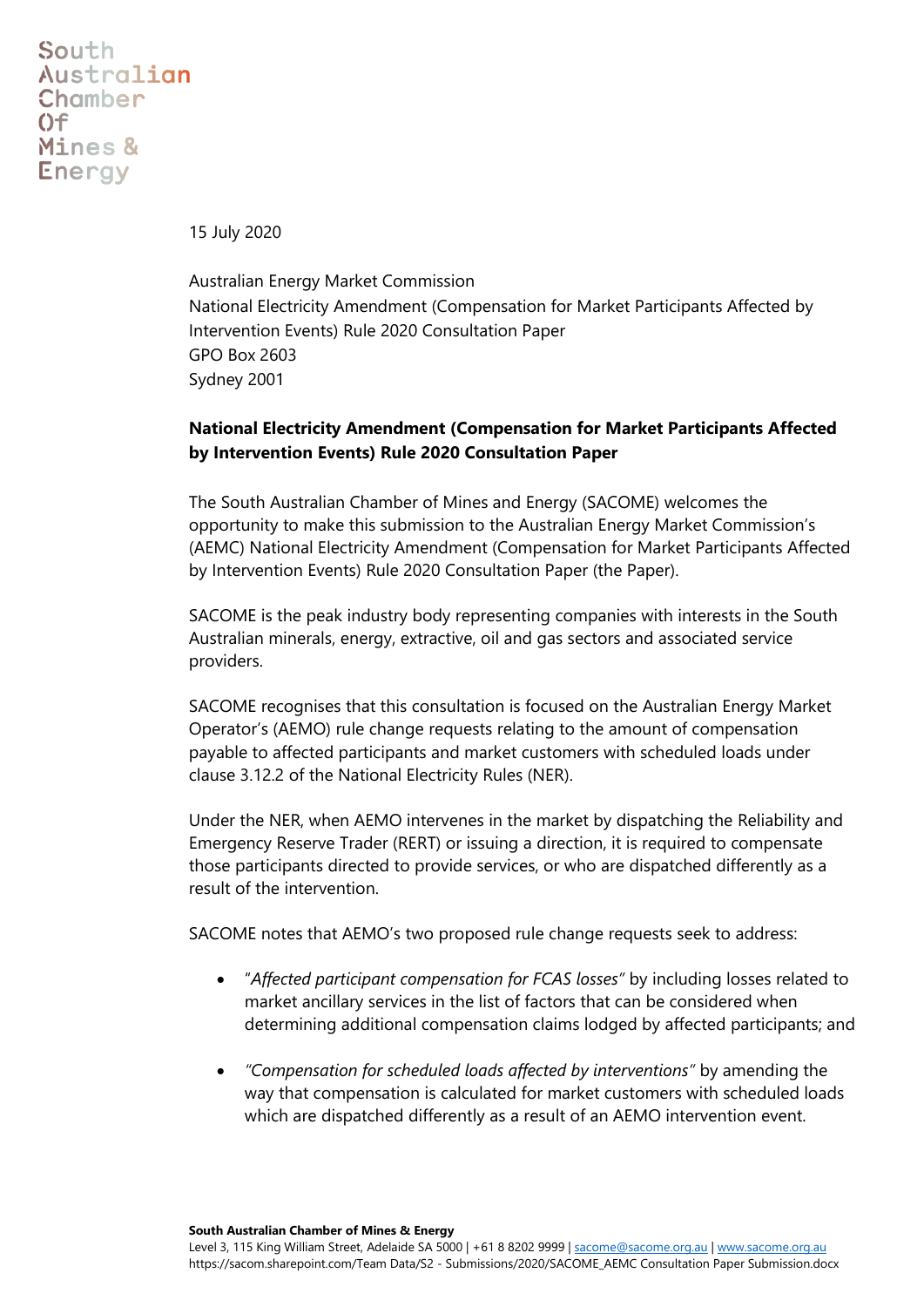South Australian **Chamber**  $O<sub>f</sub>$ Mines & **Energy** 

> Energy affordability and reliability are of paramount importance to resources sector operators and have a direct impact on business viability, new project development and investment decisions.

> The energy needs of the resources sector are distinct given the scale of operations; the quantity of energy required to power them; the consequences of an interruption to supply; and access to energy as a pre-requisite to project development.

SACOME does not support rule changes that will increase energy prices for SACOME member companies for minimal benefit, particularly when the current compensatory framework has not detrimentally impacted on the services provided by participants in the National Electricity Market.

While SACOME recognises AEMO's important role in maintaining network supply, reliability, and security, SACOME member companies have raised concerns about the cost implications of AEMO'S recent market interventions which are ultimately borne by the customer.

SACOME, on behalf of member companies, recently wrote to AEMO to express these concerns. In particular, member companies raised FCAS price increases in South Australia and the cost accountability of maintaining network supply, reliability and security as areas of key concern.

SACOME member companies have experienced substantial FCAS price increases in South Australia. In Q1 2020 total NEM system costs increased to \$310 million, representing 8% of the energy costs for the quarter, when the typical NEM system costs quarterly value is 1-2%.

The main drivers of these record NEM system costs were three major power system events, the most notable being the 18-day separation of the Victorian and South Australian power systems. These events contributed \$229 million, or 74%, of system costs for the quarter.

- FCAS costs increased to a quarterly record high of \$227 million.
- The cost of directing units to maintain system strength increased to \$33 million, the highest quarter on record.

These are significant increased costs to business and compound an unsustainable operating environment for industry.